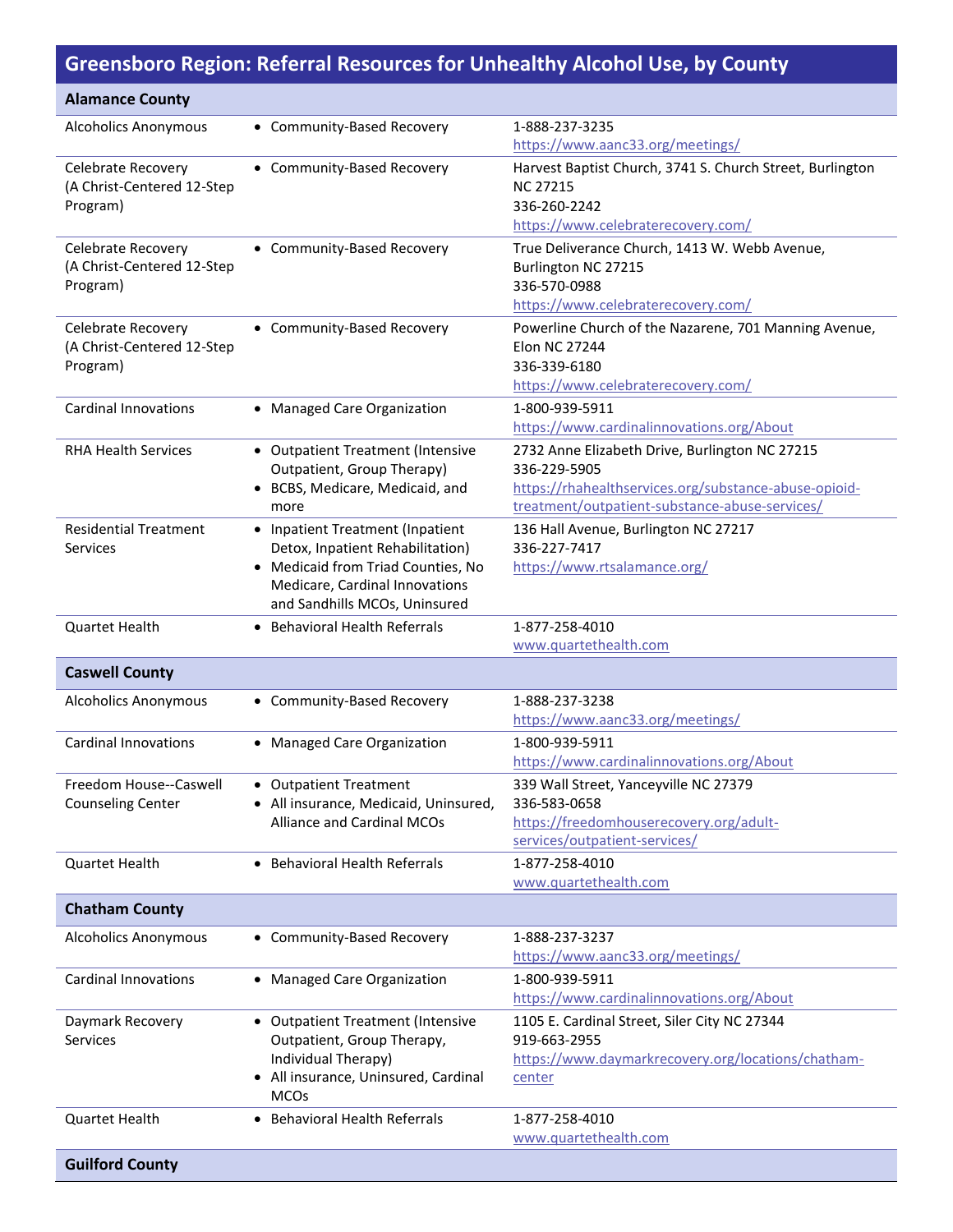| <b>Alcoholics Anonymous</b>                          | • Community-Based Recovery                                 | 336-885-8520                                                                   |
|------------------------------------------------------|------------------------------------------------------------|--------------------------------------------------------------------------------|
|                                                      |                                                            | https://www.aanc24.org/aa-meeting-schedule                                     |
| <b>Alcoholics Anonymous</b>                          | • Community-Based Recovery                                 | 336-885-8520                                                                   |
|                                                      |                                                            | https://nc23.org/meetings/                                                     |
| Celebrate Recovery                                   | • Community-Based Recovery                                 | Triad Church, 705 Sunshine Way, Greensboro NC 27409                            |
| (A Christ-Centered 12-Step                           |                                                            | 336-662-9905<br>https://www.celebraterecovery.com/                             |
| Program)                                             |                                                            |                                                                                |
| Celebrate Recovery<br>(A Christ-Centered 12-Step     | • Community-Based Recovery                                 | Friendly Avenue Church of Christ, 5101 Friendly Avenue,<br>Greensboro NC 27405 |
| Program)                                             |                                                            | 336-682-2881                                                                   |
|                                                      |                                                            | https://www.celebraterecovery.com/                                             |
| Celebrate Recovery                                   | • Community-Based Recovery                                 | Mosaic Community Church, 1315 West Florida Street,                             |
| (A Christ-Centered 12-Step                           |                                                            | Greensboro NC 27403                                                            |
| Program)                                             |                                                            | 336-858-8896                                                                   |
|                                                      |                                                            | https://www.celebraterecovery.com/                                             |
| Celebrate Recovery                                   | • Community-Based Recovery                                 | Lebanon Baptist Church, 4635 Hicone Road, Greensboro                           |
| (A Christ-Centered 12-Step                           |                                                            | <b>NC 27405</b>                                                                |
| Program)                                             |                                                            | 336-908-2577                                                                   |
|                                                      |                                                            | https://www.celebraterecovery.com/                                             |
| Recovery Dharma                                      | • Community-Based Recovery                                 | Presbyterian Church of the Covenant, 501 S. Mendenhall                         |
| (Buddhist-oriented<br>Recovery)                      |                                                            | Street, Greensboro NC 27403<br>https://recoverydharma.org/about                |
|                                                      | • Community-Based Recovery                                 | 600 North Eugene Street, Greensboro NC 27401                                   |
| <b>SMART Recovery</b>                                |                                                            | https://www.smartrecovery.org/                                                 |
| Sandhills Center                                     | • Managed Care Organization                                | 1-800-256-2452                                                                 |
|                                                      |                                                            | https://sandhillscenter.org/                                                   |
| Alcohol and Drug Services                            | • Outpatient Treatment (Intensive                          | 1101 Carolina Street, Greensboro NC 27401                                      |
|                                                      | Outpatient                                                 | 336-330-6860                                                                   |
|                                                      | • Most Private Plans, will work with                       | https://adsyes.org/intensive-outpatient-program/                               |
|                                                      | Uninsured or Unemployed                                    |                                                                                |
| <b>Caring Services</b>                               | • Outpatient Treatment (Intensive                          | 102 Chestnut Drive, High Point NC 27262                                        |
|                                                      | Outpatient, Individual Therapy,                            | 336-886-5594                                                                   |
|                                                      | Long-term Residential)<br>No insurance, payment negotiable | http://www.caringservices.org/                                                 |
|                                                      |                                                            |                                                                                |
| <b>Triad Medical Group</b><br>(Formerly Evans-Blount | • Outpatient Treatment (Intensive<br>Outpatient)           | 2031 Martin Luther King Jr. Drive, Greensboro NC 27406<br>336-271-5888         |
| <b>Total Access Care)</b>                            | • Most insurance, Medicare,                                | http://evansblounttac.com/                                                     |
|                                                      | Medicaid, Grant Program for                                |                                                                                |
|                                                      | Uninsured                                                  |                                                                                |
| Daymark Recovery                                     | • Mixed Treatment (Long-term                               | 5209 West Wendover Avenue, High Point NC 27265                                 |
| Services (Residential)                               | Residential)                                               | 336-899-1550                                                                   |
|                                                      | • Free, Medicaid                                           | https://www.daymarkrecovery.org/locations/guilford-<br>residential-center      |
| Fellowship Hall                                      | • Mixed Treatment (Inpatient                               | 5140 Dunstan Road, Greensboro NC 27405                                         |
|                                                      | Rehabilitation, Long-term                                  | 1-800-659-3381                                                                 |
|                                                      | Residential, Intensive Outpatient)                         | https://www.fellowshiphall.com/                                                |
|                                                      | • Most Private Plans                                       |                                                                                |
| Quartet Health                                       | • Behavioral Health Referrals                              | 1-877-258-4010<br>www.quartethealth.com                                        |
| <b>Orange County</b>                                 |                                                            |                                                                                |
| <b>Alcoholics Anonymous</b>                          | • Community-Based Recovery                                 | 1-888-237-3236                                                                 |
|                                                      |                                                            | https://www.aanc33.org/meetings/                                               |
| Recovery Dharma                                      | • Community-Based Recovery                                 | The Awareness Center, 206 W. Main Street, Carrboro NC                          |
| (Buddhist-oriented                                   |                                                            | 27510                                                                          |
| Recovery)                                            |                                                            | https://recoverydharma.org/about                                               |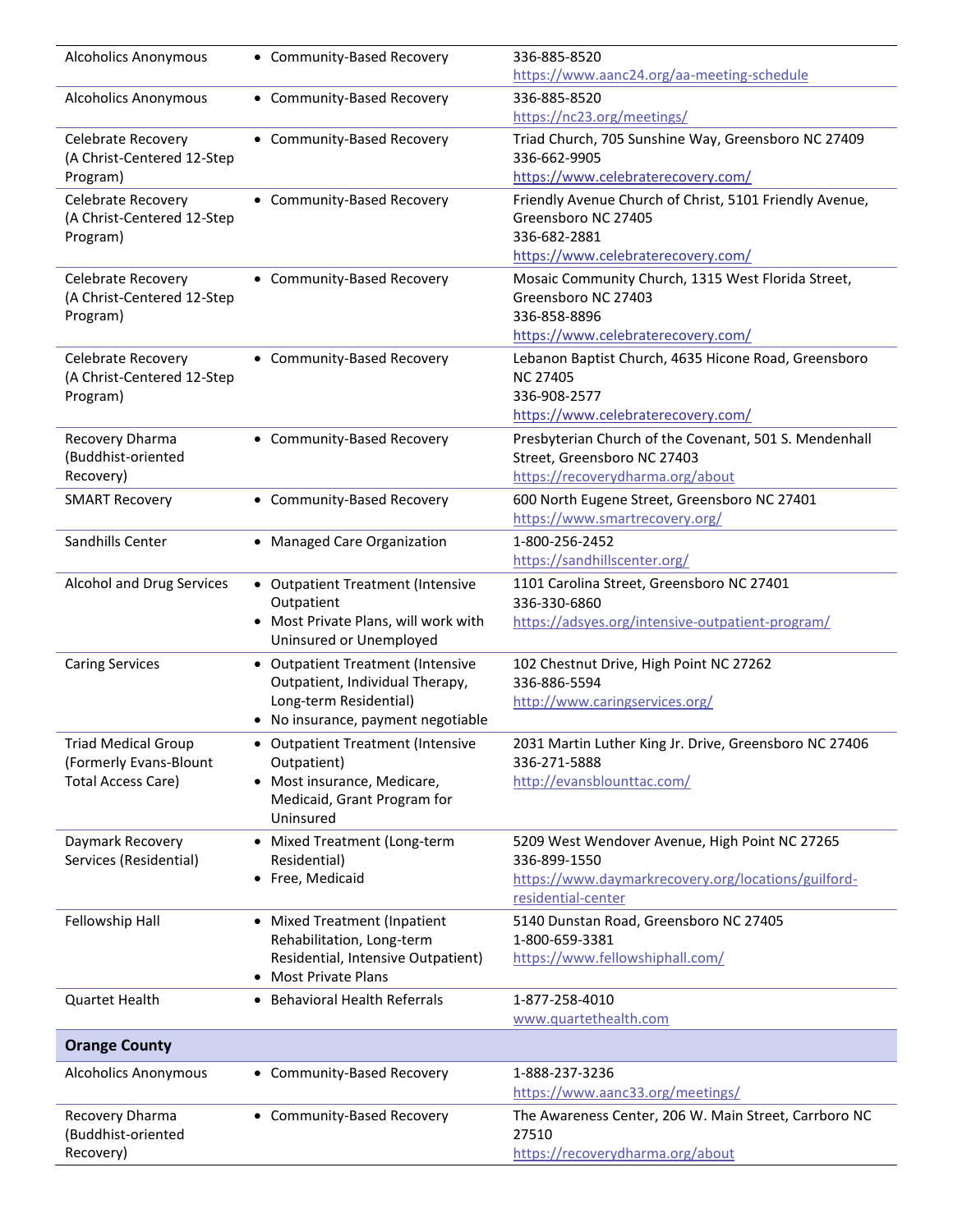| Recovery Dharma<br>(Buddhist-oriented                         | • Community-Based Recovery                                                                                                                                   | North Carolina Zen Center, 390 Ironwood, Pittsboro NC<br>27312                                                                                         |
|---------------------------------------------------------------|--------------------------------------------------------------------------------------------------------------------------------------------------------------|--------------------------------------------------------------------------------------------------------------------------------------------------------|
| Recovery)                                                     |                                                                                                                                                              | https://recoverydharma.org/about                                                                                                                       |
| <b>SMART Recovery</b>                                         | • Community-Based Recovery                                                                                                                                   | 550 Smith Level Road, Carrboro NC 27510<br>https://www.smartrecovery.org/                                                                              |
| <b>SMART Recovery</b>                                         | • Community-Based Recovery                                                                                                                                   | 180 Providence Road, Suite 1A, Chapel Hill NC<br>https://www.smartrecovery.org/                                                                        |
| <b>SMART Recovery</b>                                         | • Community-Based Recovery                                                                                                                                   | 1712 Willow Drive, Chapel Hill NC 27514<br>https://www.smartrecovery.org/                                                                              |
| <b>Cardinal Innovations</b>                                   | • Managed Care Organization                                                                                                                                  | 1-800-939-5911<br>https://www.cardinalinnovations.org/About                                                                                            |
| Alcohol and Substance<br><b>Abuse Treatment (UNC</b><br>ASAP) | • Outpatient Treatment (Intensive<br>Outpatient, Individual Therapy)<br>• Any Insurance, Charity Care                                                        | 1101 Weaver Dairy Road, Chapel Hill NC 27514<br>984-974-6320<br>https://www.uncmedicalcenter.org/uncmc/care-<br>treatment/alcohol-and-substance-abuse/ |
| Freedom House                                                 | • Mixed Treatment (Inpatient Detox,<br>Long-term Residential)<br>• BCBS, Medicare, Medicaid,<br>Alliance, Cardinal MCOs, State<br>Funding for the Uninsured  | 110 New Stateside Drive, Chapel Hill NC 27516<br>919-967-8844<br>https://freedomhouserecovery.org/adult-services/crisis-<br>services/                  |
| <b>Quartet Health</b>                                         | • Behavioral Health Referrals                                                                                                                                | 1-877-258-4010<br>www.quartethealth.com                                                                                                                |
| <b>Randolph County</b>                                        |                                                                                                                                                              |                                                                                                                                                        |
| <b>Alcoholics Anonymous</b>                                   | • Community-Based Recovery                                                                                                                                   | 336-885-8520<br>https://nc23.org/meetings/                                                                                                             |
| Celebrate Recovery<br>(A Christ-Centered 12-Step<br>Program)  | • Community-Based Recovery                                                                                                                                   | 36372 Hoover Hill Road, Trinity NC 27370<br>336-858-8893<br>https://www.celebraterecovery.com/                                                         |
| Sandhills Center                                              | • Managed Care Organization                                                                                                                                  | 1-800-256-2452<br>https://sandhillscenter.org/                                                                                                         |
| Daymark Recovery<br><b>Services</b>                           | • Outpatient Treatment (Intensive<br>Outpatient, Individual Therapy,<br>Group Therapy)<br>• All insurance, Cardinal MCOs,<br>Sliding Scale for the Uninsured | 205 Balfour Drive, Archdale NC 27263<br>336-431-0700<br>https://www.daymarkrecovery.org/locations/archdale-<br>center                                  |
| Daymark Recovery<br>Services                                  | • Outpatient Treatment (Intensive<br>Outpatient, Individual Therapy,<br>Group Therapy)<br>• All insurance, Alliance and Cardinal<br>MCOs, Uninsured          | 110 West Walker Avenue, Asheboro NC 27203<br>336-633-7000<br>https://www.daymarkrecovery.org/locations/asheboro-<br>center                             |
| Alcohol and Drug Services                                     | • Outpatient Treatment (Intensive<br>Outpatient, Individual Therapy,<br>Group Therapy)<br>• Most Private Plans, will work with<br>Uninsured and Unemployed   | 842 E. Pritchard Street, Asheboro NC 27203<br>336-633-7257<br>https://adsyes.org/intensive-outpatient-program/                                         |
| <b>Quartet Health</b>                                         | • Behavioral Health Referrals                                                                                                                                | 1-877-258-4010<br>www.quartethealth.com                                                                                                                |
| <b>Rockingham County</b>                                      |                                                                                                                                                              |                                                                                                                                                        |
| <b>Alcoholics Anonymous</b>                                   | • Community-Based Recovery                                                                                                                                   | 336-613-3105<br>https://nc22.org/meetings/                                                                                                             |
| Celebrate Recovery<br>(A Christ-Centered 12-Step<br>Program)  | • Community-Based Recovery                                                                                                                                   | Osborne Baptist Church, 326 E. Stadium Drive, Eden NC<br>27288<br>336-344-6064<br>https://www.celebraterecovery.com/                                   |